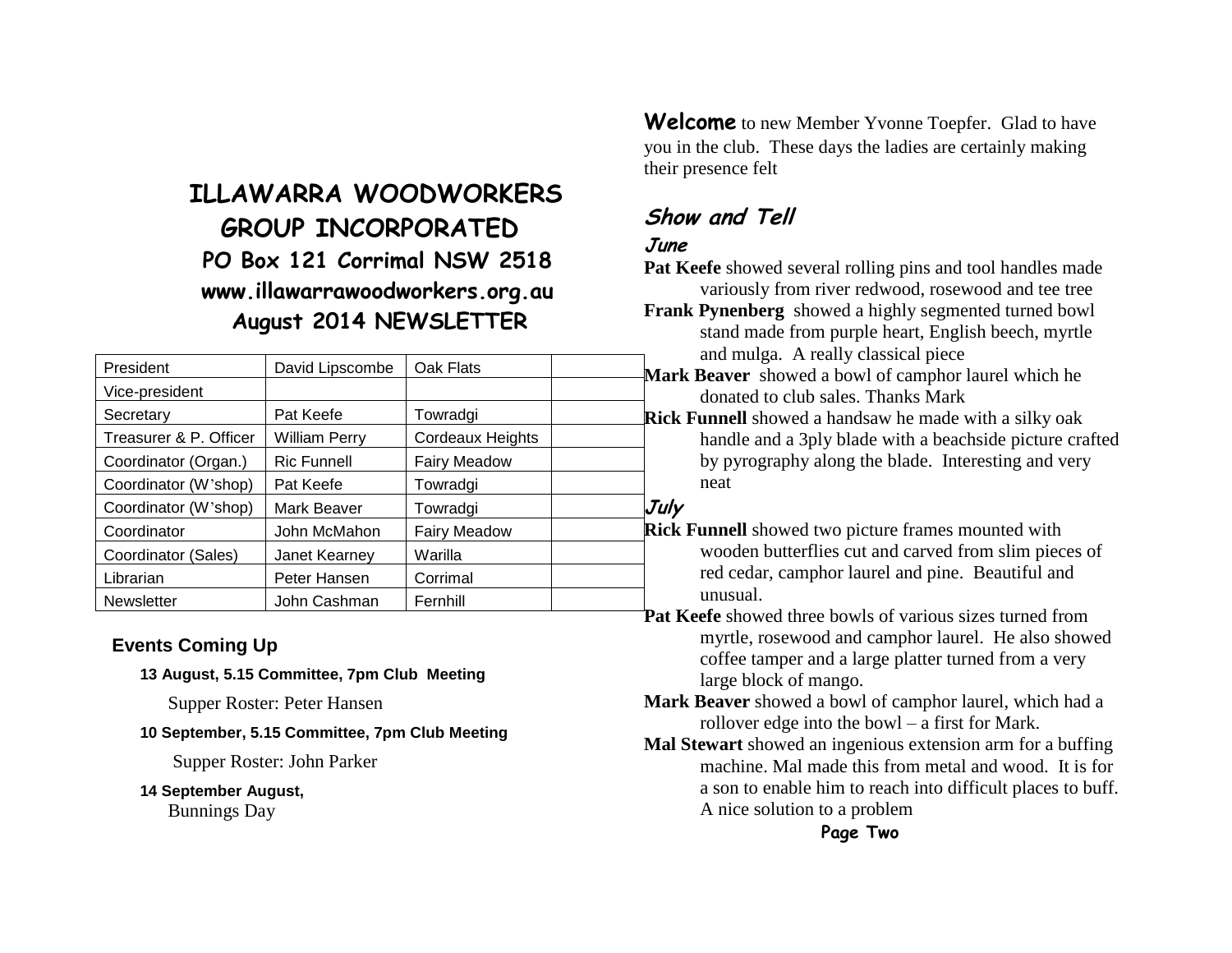

**President Dave awarding Life Membership (now with a small plaque) to John McMahon, at the AGM earlier in the year** *Photo Bill Perry*

**Machine Tools - Table Saw -** Our new Table saw was assembled a couple of months ago and has already been very useful. Thanks to those chaps who assembled it. It has two outstanding Safety features 1) If a human touches the saw blade while it is moving, the blade is immediately jammed (\$300 to replace the blade and jamming mechanism) and 2) the area close to the blade is coloured bright red, so keep your fingers away..

#### **I've Forgotten!**

The best way to remember your password is to choose the word 'Incorrect.' Then every time you forget it, and put in something else, your computer will tell you '*Your password is incorrect'*

#### **Page Three**



#### *Photo Tony Bell*

glasses and some goodies. But while walking through Bunnings ('I love Bunnings') with her brother Chris, they came across our club display one weekend. They spoke to Dave and Mal and then both decided to come to the club.

When they arrived from the UK, the family rented a house in Cliff Road. 'I really loved it there. We were always playing down by the harbour. So many fishing trawlers were moored there too. There was also a big fish market.' She started school at Wollongong Primary, and later was at Tarrawanna. School was a mixed experience. She was small, shy and quiet and was picked on sometimes for being English. While at Wollongong primary she joined the choir which she loved and the choir teacher.

Then to Corrimal High, but academic interests weren't her thing. She left school early and worked at Bulli Spinning Mills. Then at 17 she spread her wings and went to Melbourne for a while. She had met her future husband Kim at High School, and they met again in Melbourne. He had joined the Navy and was stationed there for a while.

**Page four**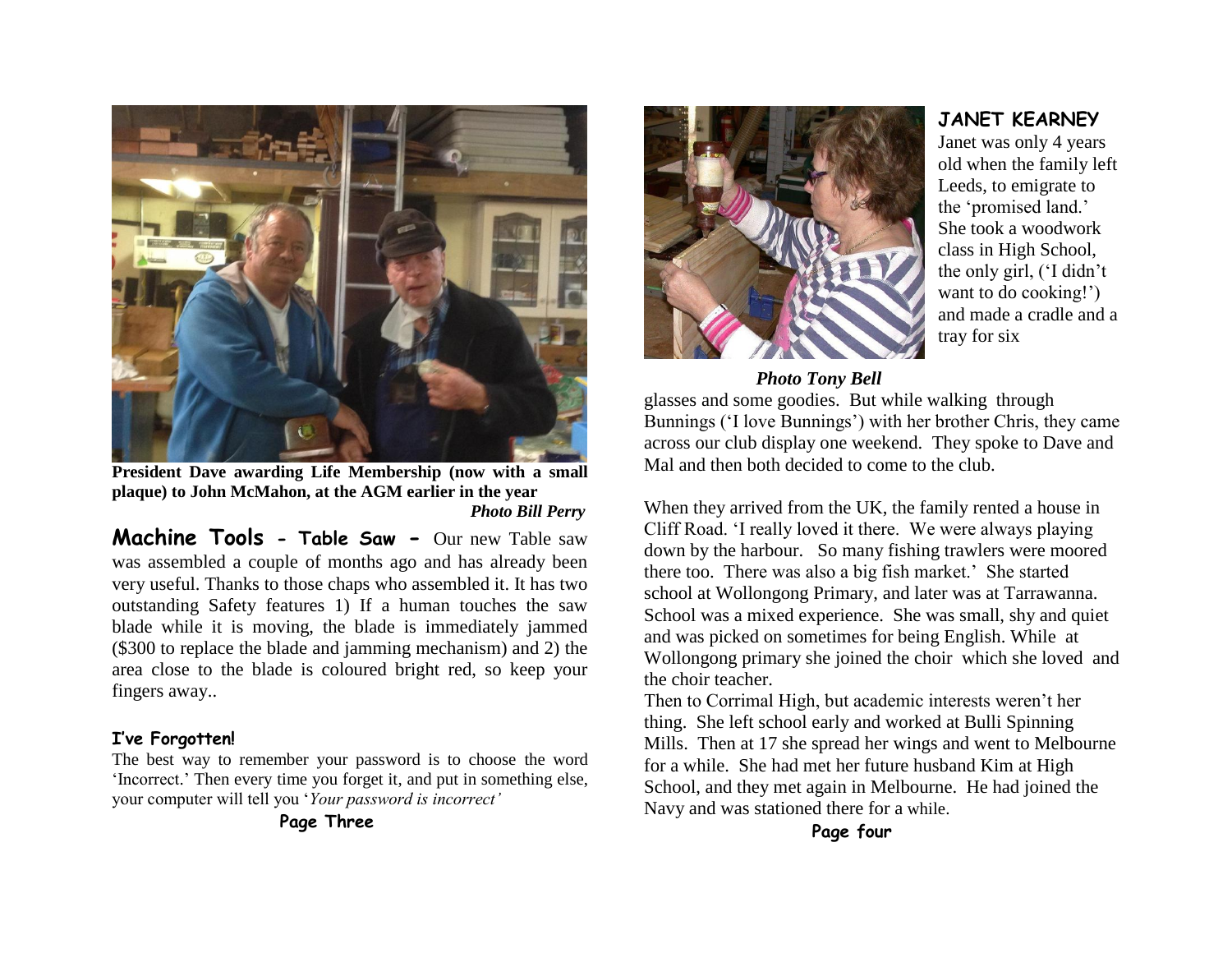After Melbourne, she came back home, and soon enough she and Kim married. The Navy kept moving them around- , differant parts of Sydney,then to Canberra. Along the way she and Kim had three sons and a daughter. But life was hectic, and after a while she and Kim separated. Soon after that she was granted a house at Warilla, where she brought up the children and where she still lives.

Apart from her children, Janet was basically on her own for 20 years. Whether it was this or not she proved herself to be a 'can-do woman'. One time she struggled to remove the blades from her lawn mower. No go, so she spent half a day at it, but eventually got the rotating plate off the mower. The repair man shook his head in wonderment, when she took it to him. This is a determined lady.

In the meantime, as the children grew, she and a good friend Marie, demonstrated for Tupperware. When they had enough money they took off for the Sunshine Coast: two women and six children in a HQ Holden. They had a ball visiting the theme parks up that way. Another time they took off to see her younger sister at Narranderra.

Later, Janet worked for Shelleys Club. There she was invited to join a women's dart club. She still plays ('I'm not very good, but I like the company and the game') She and Kim (They remarried after 20 years apart) also play social darts on Monday nights. Janet also knits, crochets, scrapbooks, paints and visits her mother regularly.

So woodworking is another activity to enjoy. She enjoys the club, especially the Saturday workshops, and would eventually like to get a lathe of her own.

But as a relative newcomer, she doesn't want to be seen as a pushy woman or to tread on anyone's toes.

She is very tidy and neat. Messes are challenges to clean up, so she would love to get her hands on some of the piles of wood in the club workshop

Good on you Janet! Nice to have you with us. You could tidy up my workshop too!



#### **The Hobby Turner June 2014**

**Machine Tools - Drop Saw** Frank P has added some wheels to the Drop Saw stand, so making it much easier to move. Thanks Frank Thanks too to other members who have made our machine tools and the workshop more flexible

**Page five**

**Page Six**